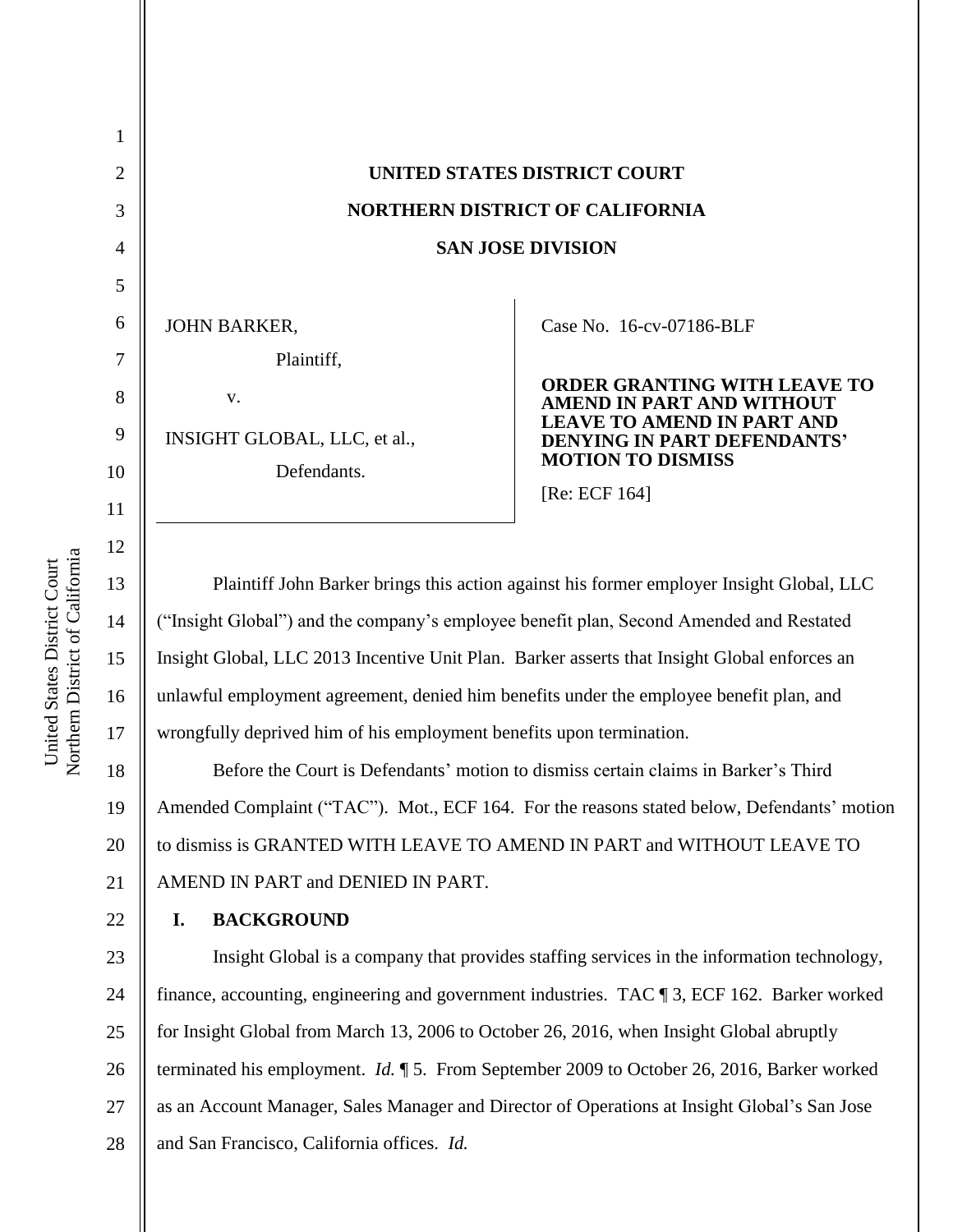# **i. The Parties' At-Will Employment Agreement**

1 2 3 4 5 6 7 8 9 10 11 12 13 14 15 16 17 18 19 20 21 22 23 24 25 26 27 28 Insight Global and Barker executed several versions of an At-Will Employment Agreement. TAC  $\P$  11. According to the TAC, the November 17, 2015 At-Will Employment Agreement, which is the most recent version, contains several allegedly unlawful provisions. *Id.* ¶¶ 11–15. First, the TAC alleges that the At-Will Employment Agreement contains an "Agreement Not to Solicit Customers and Clients" provision that prohibits Barker from soliciting customers for one year after the termination of his employment with Insight Global. *Id.* ¶ 12. Specifically, paragraph 5 of the At-Will Employment Agreement provides the following "nonsolicitation of customers" provision: 5. AGREEMENT NOT TO SOLICIT CUSTOMERS AND CLIENTS. Except when acting for and on behalf of Employer, Employee agrees that, during the Restricted Period, Employee shall not directly or indirectly solicit, or attempt to solicit, on behalf of any Competing Staffing Business . . . any actual or prospective customer or client of Employer (a) regarding whom Employee was responsible for collecting, compiling, or recording Confidential Business Information or Trade Secrets for Employer, or (b) about whom Employee received Confidential Business Information or Trade Secrets as a result of Employee's employment with Employer. Ex. 1 to TAC ("At-Will Employment Agreement"), ECF 162. Second, the TAC alleges that the At-Will Employment Agreement contains an "Agreement Not to Solicit Employees" provision that prohibits Barker from soliciting Insight Global's employees for one year after the termination of his employment with Insight Global. TAC ¶ 15. In this regard, paragraph 4 of the At-Will Employment Agreement states the following "nonsolicitation of employees" provision: 4. AGREEMENT NOT TO SOLICIT EMPLOYEES. Employee agrees that, during Employee's employment with Employer and for one (1) year after the termination of such employment (the "Restricted Period"), Employee shall not directly or indirectly, or in concert with others, solicit or encourage any person who is an employee of, or contractor or consultant for, Employer, to resign from or terminate such employment or consulting relationship with Employer. Employee further agrees that Employee shall not, during the Restricted Period, . . . solicit or encourage any person who is, or within one year prior to the solicitation was, an employee of Employer providing staffing services for Employer, to perform staffing services for any corporation, individual, enterprise, entity or association that competes with Employer in Employer's Business (a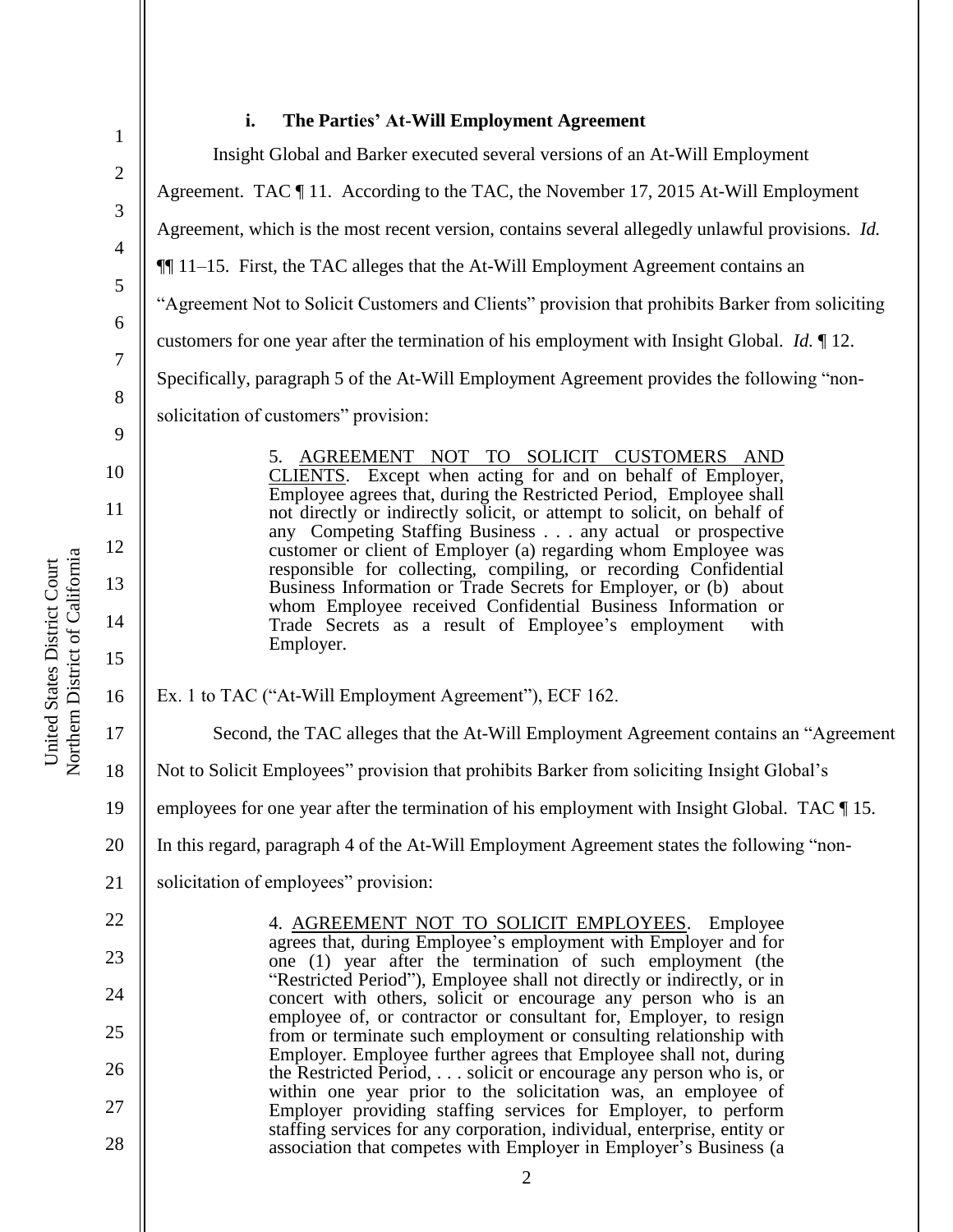9

10

11

12

13

14

15

16

17

18

19

20

21

22

23

24

25

1

"Competing Staffing Business").

At-Will Employment Agreement. Barker alleges that the non-solicitation of customers and employees provisions are unlawful under California law. *See, e.g.*, TAC ¶ 45.

# **ii. The Second Amended and Restated Insight Global, LLC 2013 Incentive Unit Plan**

Around January 2013, Insight Global and Barker executed the Second Amended and Restated Insight Global, LLC 2013 Incentive Unit Plan (the "Plan"), which provides deferred compensation payable after the termination of his employment. TAC ¶ 19. The amount of compensation is in "Units" of value accumulated over the course of employment. *Id.* The Plan requires that an employee forfeit all Units if the Plan's Board determines that the individual's employment was terminated for "cause." *Id.* 120. According to the TAC, the Plan conditions payment on compliance with several non-compete and non-solicitation provisions that are unlawful in California. *Id.* ¶ 21. The Plan also contains a severability provision, which states that the non-compete and non-solicitation provisions do not apply to employees who are residents of California at the time of termination of their employment. *Id.* ¶ 22.

## **iii. Termination of Barker's Employment at Insight Global**

On October 26, 2016, Insight Global terminated Barker's employment without explanation. TAC ¶ 24. Insight Global's General Counsel and Secretary, David C. Lowance, Jr., sent a letter to Barker, stating that "I regret to inform you that we consider your termination to be for 'cause.'" *Id.* The termination letter also "reminded" Barker of his purported obligations "not to (1) compete against Insight Global in its lines of business within certain geographic areas, (2) solicit any of the customers or prospective customers with whom [he] had material contact while at Insight Global." *Id.* ¶ 26. According to the TAC, Insight Global falsely claimed "for 'cause'" termination to deprive Barker of his earned deferred compensation under the Plan which amounts to about \$344,304. *Id.* ¶ 24. Insight Global further threatened legal action or forfeiture of benefits under the Plan. *Id.* ¶ 26.

26

#### **iv. Barker's Claims**

27 28 Barker filed this action on December 15, 2016. ECF 1. The operative TAC asserts eight causes of action: (1) declaratory relief; (2) violation of California's Unfair Competition Law; (3)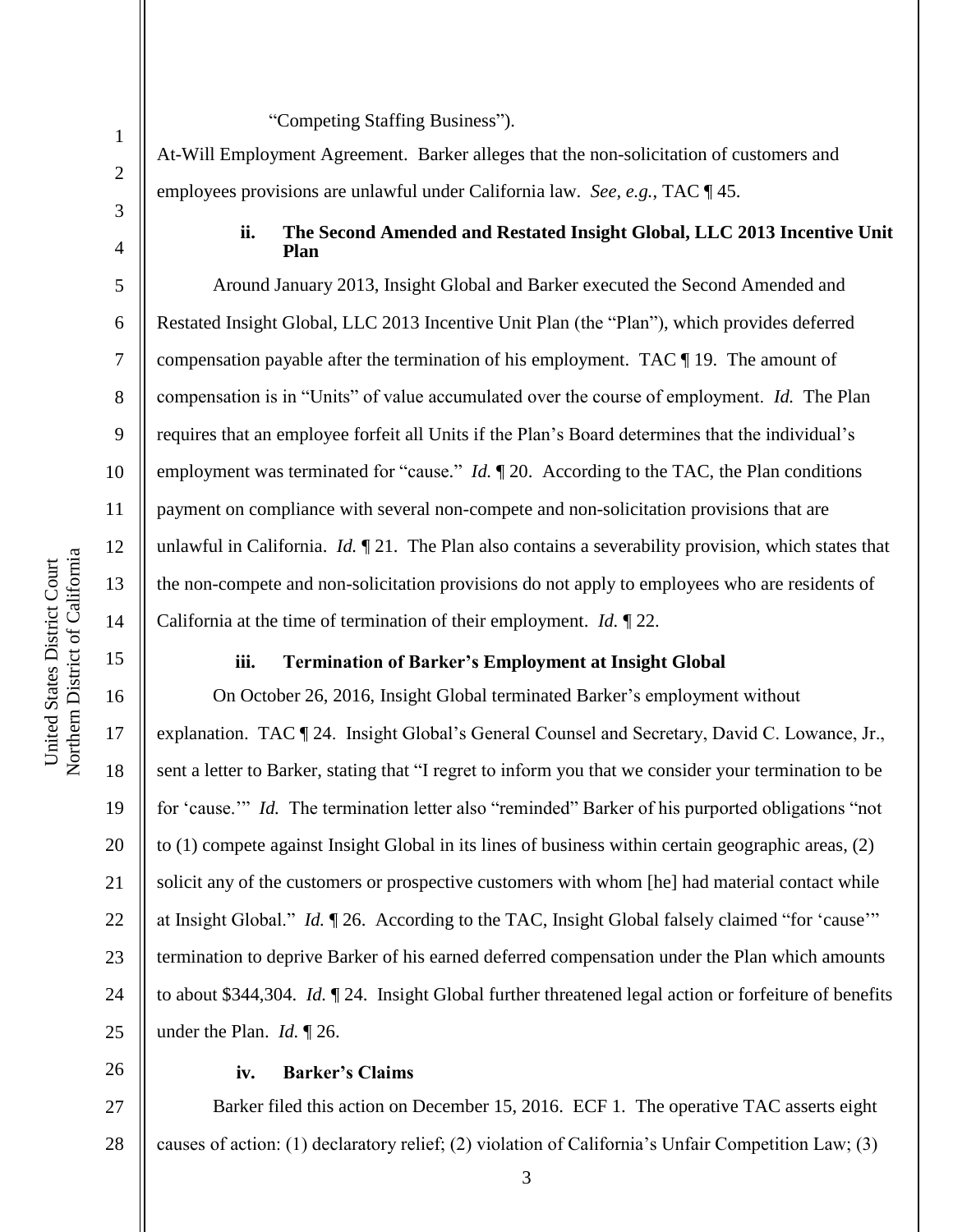Northern District of California Northern District of California United States District Court United States District Court

1 2 3 4 5 6 7 8 9 10 11 12 13 14 15 16 17 18 19 20 21 22 23 24 25 26 claim for benefits under ERISA plan, 29 U.S.C. § 1132(a)(1)(B); (4) interference with right under ERISA plan, 29 U.S.C. § 1140; (5) breach of fiduciary duty under ERISA, 29 U.S.C. §§ 1109 and 1132(a)(3); (6) waiting time penalties, California Labor Code § 203; (7) failure to pay unused vested time off at termination, California Labor Code § 227.3; and (8) defamation. The first two causes of action are brought on behalf of a purported class against Insight Global. TAC  $\P$  42–53. The class is defined as follows: All persons employed at any time by Insight [Global] in California during the period from December 15, 2012 to the present who signed an employment agreement with Insight [Global] or received an offer letter from Insight [Global] that contained a non-solicitation of customers and/or non-solicitation of employees provision. *Id.* ¶ 33. Barker brings the remaining causes of action as his individual claims. TAC  $\P$  54–82. Defendants move to dismiss the first, second, fourth, and fifth causes of action. *See* Mot. **II. LEGAL STANDARD A. Rule 12(b)(1)** A defendant may move to dismiss an action for lack of subject matter jurisdiction pursuant to Federal Rule of Civil Procedure 12(b)(1). If the plaintiff lacks Article III standing to assert a claim, then the court lacks subject matter jurisdiction, and the claim must be dismissed. *See Steel Co. v. Citizens for a Better Env't,* 523 U.S. 83, 101–02 (1998). In considering a Rule 12(b)(1) motion, the Court "is not restricted to the face of the pleadings, but may review any evidence, such as affidavits and testimony, to resolve factual disputes concerning the existence of jurisdiction." *McCarthy v. United States,* 850 F.2d 558, 560 (9th Cir. 1988). Once a party has moved to dismiss for lack of subject matter jurisdiction under Rule  $12(b)(1)$ , the opposing party bears the burden of establishing the court's jurisdiction. *See Chandler v. State Farm Mut. Auto. Ins. Co.,* 598 F.3d 1115, 1122 (9th Cir. 2010). **B. Rule 12(b)(6)** "To survive a motion to dismiss, a complaint must contain sufficient factual matter,

27 28 accepted as true, to 'state a claim to relief that is plausible on its face.'" *Ashcroft v. Iqbal*, 556 U.S. 662, 678 (2009) (quoting *Bell Atlantic Corp. v. Twombly*, 550 U.S. 544, 570 (2007)). When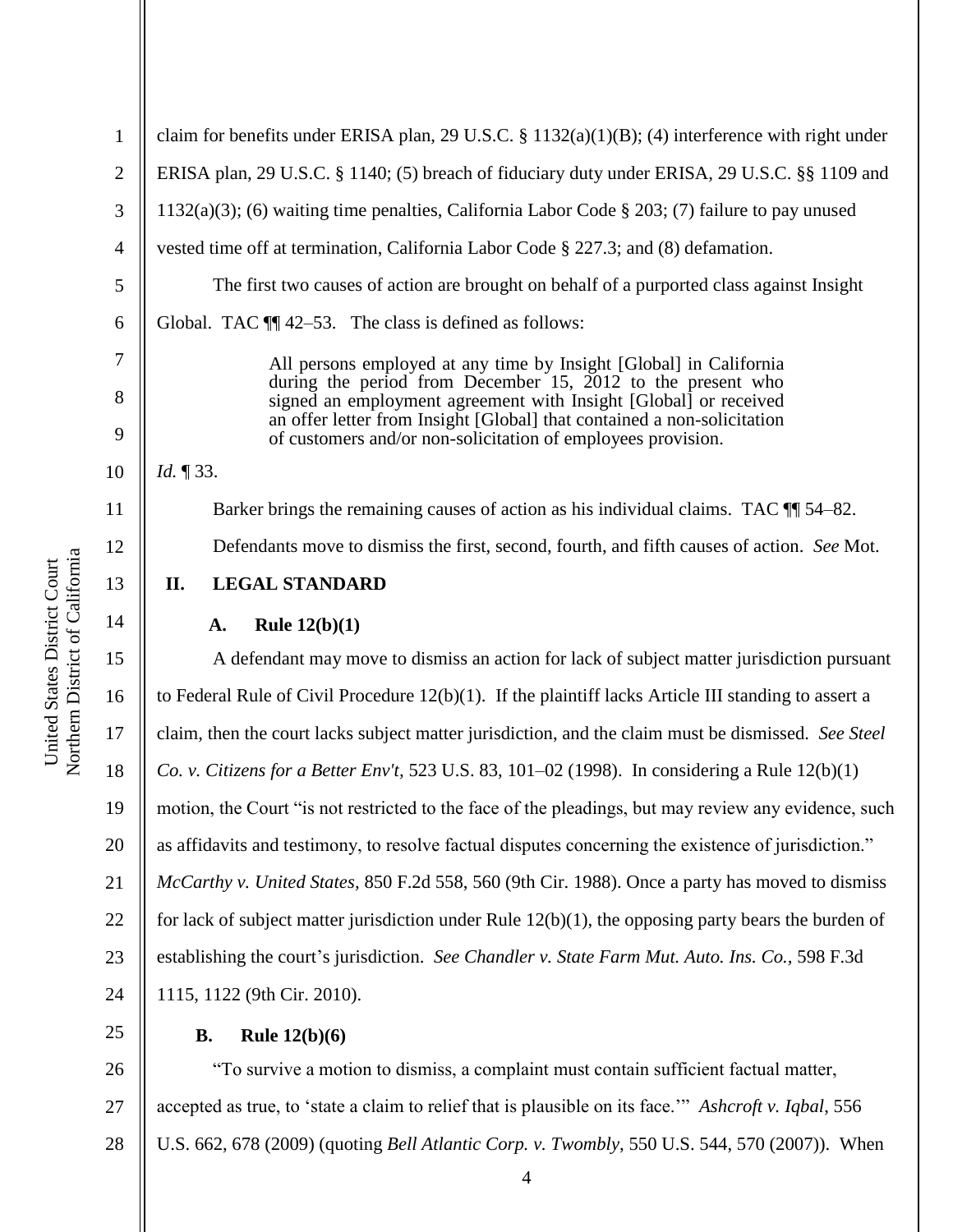Northern District of California Northern District of California United States District Court United States District Court

considering such a motion, the Court "accept[s] factual allegations in the complaint as true and construe[s] the pleadings in the light most favorable to the nonmoving party." *Manzarek v. St. Paul Fire & Marine Ins. Co.*, 519 F.3d 1025, 1031 (9th Cir. 2008). "Threadbare recitals of the elements of a cause of action, supported by mere conclusory statements, do not suffice." *Iqbal*, 556 U.S. at 678 (citing *Twombly*, 550 U.S. at 555).

6

7

8

9

10

11

12

13

1

2

3

4

5

# **III. REQUEST FOR JUDICIAL NOTICE**

Barker requests that the Court take judicial notice of the following three documents: (1) the San Diego Superior Court's decision in *AMN v. Grubaugh, Trinity Health Staffing Group, Inc., et al.*, San Diego County Superior Court Case No. 37-2014-00024257-CU-CO-CTL (June 19, 2015); (2) the San Diego Superior Court's decision in *AMN v. Aya Healthcare Services, Inc.*, Case No. 37-2015-00033229-CU-BT-CTL (Nov. 4, 2016); and (3) the California Court of Appeal's Docket in *AMN v. Aya Healthcare Services, Inc.*, Case No. D071924. Request for Judicial Notice ("RJN"), ECF 167.

14 15 16 17 18 19 20 21 Defendants oppose the RJN. Reply 9–12, ECF 171. Regarding the first two state court decisions, Defendants argue that it is inappropriate for the Court to take judicial notice of legal authority. *Id.* at 10. Defendants, however, admit that the Court "may take judicial notice of the existence of unrelated court documents" although "not for the truth of the matter asserted therein." *Id.* (citing *Mendez v. Optio Sols., LLC*, 219 F. Supp. 3d 1012, 1014 (S.D. Cal. 2016)). Accordingly, the Court GRANTS Barker's request for judicial notice of existence of the two state court decisions but will not take judicial notice that those decisions are correct. *See Lucero v. Wong*, No. C 10-1339, 2011 WL 5834963, at \*5 (N.D. Cal. Nov. 21, 2011).

22 23 24 25 26 27 28 Regarding the California Court of Appeal's docket in *AMN v. Aya Healthcare Services, Inc.*, Defendants assert that the docket of a pending state appellate case is irrelevant to determining the issues presented in this case. Reply 11–12. However, like the first two state court decisions, the Court may take judicial notice of existence of the docket in *Aya Healthcare*. *See Reyn's Pasta Bella, LLC v. Visa USA, Inc.*, 442 F.3d 741, 746 n.6 (9th Cir. 2006) (holding that a court may take judicial notice of court filings and other matters of public record). The Court therefore GRANTS Barker's request for judicial notice of the docket in *Aya Healthcare*. Although the relevance of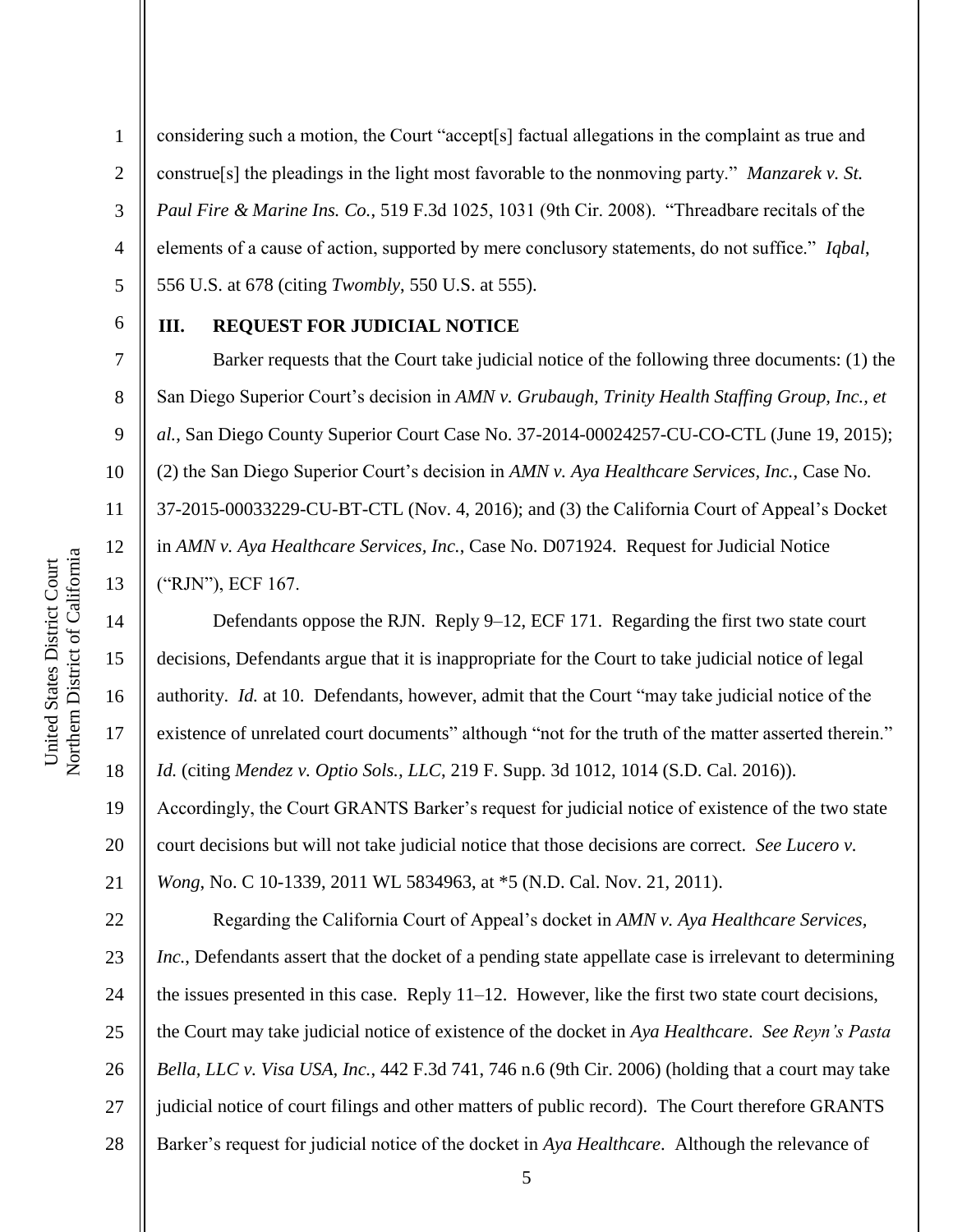that court docket is not clear, the Court will afford the document the weight it deserves.

#### **IV. DISCUSSION**

1

2

3

4

5

6

7

8

9

10

11

12

13

14

15

16

17

18

19

The Court now turns to Defendants' motion to dismiss. Defendants move to dismiss the first and second claims pursuant to Rule 12(b)(1) on the grounds that Barker lacks standing. Defendants also seek to dismiss the first and second claims for failure to state a claim pursuant to Rule 12(b)(6) to the extent that those claims challenge the enforceability of the non-solicitation of employees provision. In addition, Defendants challenge the fourth and fifth claims for failure to state a claim pursuant to Rule 12(b)(6). Finally, Defendants assert that Barker's jury demand with respect to his ERISA claims should be stricken because he has no right to a jury trial for those claims.

#### **A. First Claim (Declaratory Relief) and Second Claim (Violation of California's Unfair Competition Law): Class Action Claims**

Under the TAC's first claim, Barker seeks declaratory judgment that the non-solicitation of customers and employees provisions in Insight Global's employment agreements and job offer letters are unenforceable under California law. TAC ¶¶ 42–47. Barker's second claim asserts that Insight Global's inclusion of the non-solicitation of customers and employees provisions violate California's Unfair Competition Law ("UCL"), Cal. Bus. & Prof. Code §§ 17200 *et seq.* TAC ¶¶ 49–53. For both claims, Barker requests injunctive relief. *Id.* ¶¶ 48, 53. As for his UCL claim, Barker further seeks restitution of Insight Global's "ill-gotten gains" on behalf of the purported class members. *Id.* ¶ 53.

# 20

21

#### **i. Defendants' Request to Dismiss the First and Second Claims under Rule 12(b)(1)**

22 23 24 25 26 27 28 Defendants raise several arguments why Barker lacks standing to represent the purported class members. Mot. 9–11. First, Defendants argue that Barker fails to allege that he "suffered any injury stemming from the customer and employee non-solicitation provision[s]." *Id.* at 9. In support, Defendants point to Barker's deposition testimony. *Id.* (citing Barker Dep., ECF 89-1). According to Defendants, soon after he was fired, Barker received multiple job offers from staffing companies and Barker was hired by Beacon Hill despite the fact that he informed the new employer about Insight Global's non-solicitation provisions. *See id.* (citing Barker Dep. 122–24,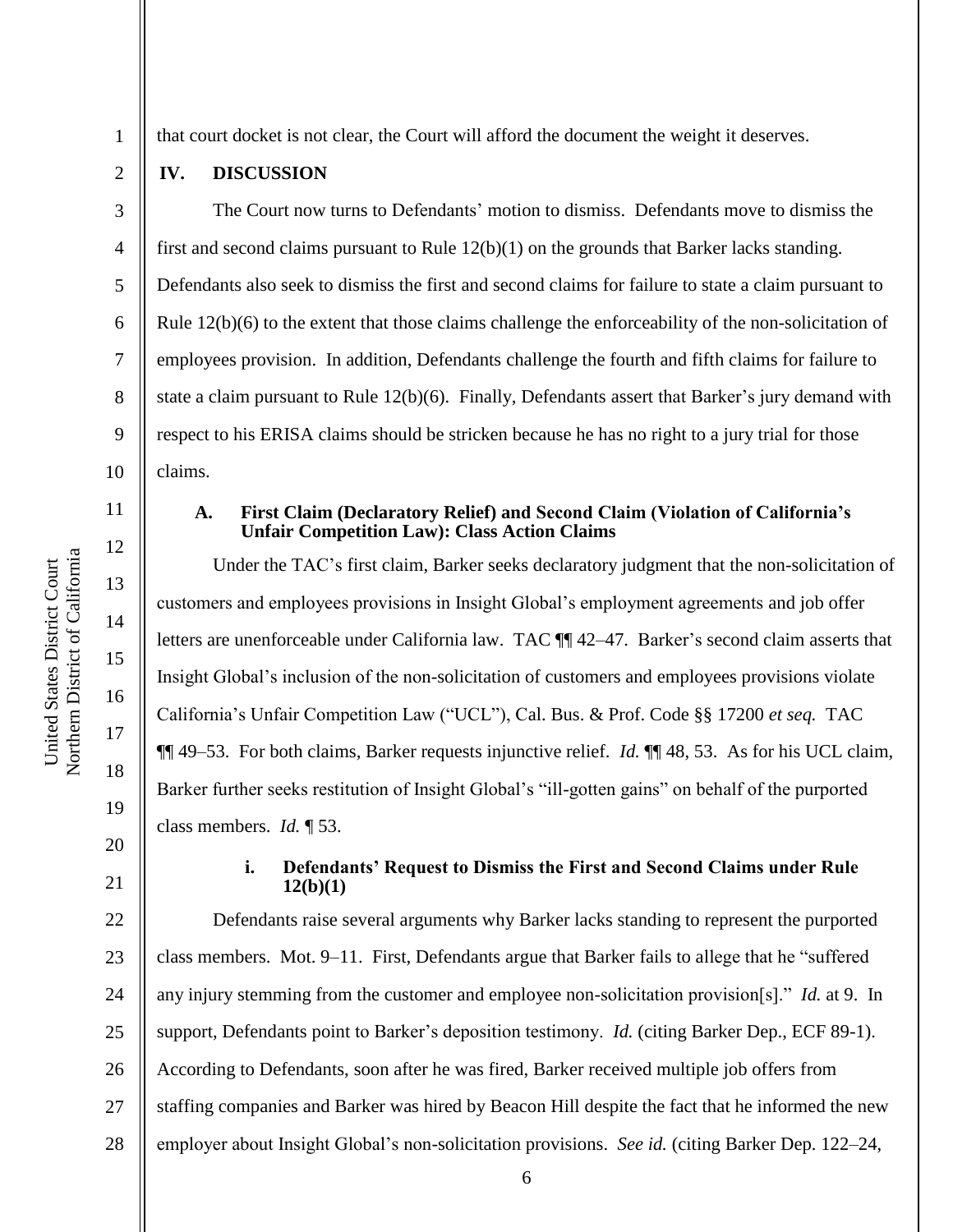2

3

4

5

6

7

8

9

10

11

12

13

14

15

16

17

18

19

20

134, 191, 234). Second, Defendants contend that Barker cannot represent others because he is no longer subject to the non-solicitation provisions, which expired one year after Barker's termination date of October 26, 2016. *Id.* at 9–10. Third, Defendants assert that Insight Global has informed Barker that it would not enforce the customer non-solicitation provision in the At-Will Employment Agreement against Barker. *Id.* at 10. On this basis, Defendants claim that Barker cannot allege that he faces a real and immediate threat by the allegedly unlawful customer nonsolicitation provision. *Id.*

Barker disagrees. As a first issue, Barker responds that the Court should disregard all extrinsic evidence cited by Defendants. Opp'n 2. In Barker's view, the Court may not consider extrinsic evidence at this stage on the grounds that a factual challenge to subject matter jurisdiction is allowed only after Defendants have filed an answer to the relevant claims. *See id.* (citing *Mortensen v. First Fed. Sav. & Loan Ass'n*, 549 F.2d 884, 892 n.17 (3d Cir. 1977)). Second, Barker argues that he suffered injury from Insight Global's "mere inclusion of . . . unlawful anti-competitive provision[s]," *id.* at 3, and "its threats to enforce them," *id.* at 4. According to Barker, he was unhappy with his job for a significant time prior to his termination but the non-solicitation provisions discouraged him from seeking better employment elsewhere. *Id.* at 4. Third, Barker contends that he faces a threat of injury because Insight Global may pursue litigation against Barker in the future to enforce the non-solicitation provisions. *Id.* He also takes issue that Insight Global did not sign a proposed stipulation that it will not enforce the nonsolicitation of customers provision against Barker. *Id.* at 5–6.

21 22 23 24 25 26 27 28 As a preliminary issue, the Court is unpersuaded by Barker's contention that it may not consider extrinsic evidence at this stage to determine whether Barker has standing. Barker's argument based on footnote 17 of *Mortensen* is incorrect. The Third Circuit overruled its dictum provided in that footnote. *Berardi v. Swanson Mem'l Lodge No. 48 of the Fraternal Order of Police*, 920 F.2d 198, 200 (3d Cir. 1990) ("Long before *Mortensen,* the Supreme Court made clear that a facially sufficient complaint may be dismissed before an answer is served if it can be shown by affidavits that subject matter jurisdiction is lacking."). More importantly, under Ninth Circuit law, this Court "is not restricted to the face of the pleadings, but may review any evidence, such as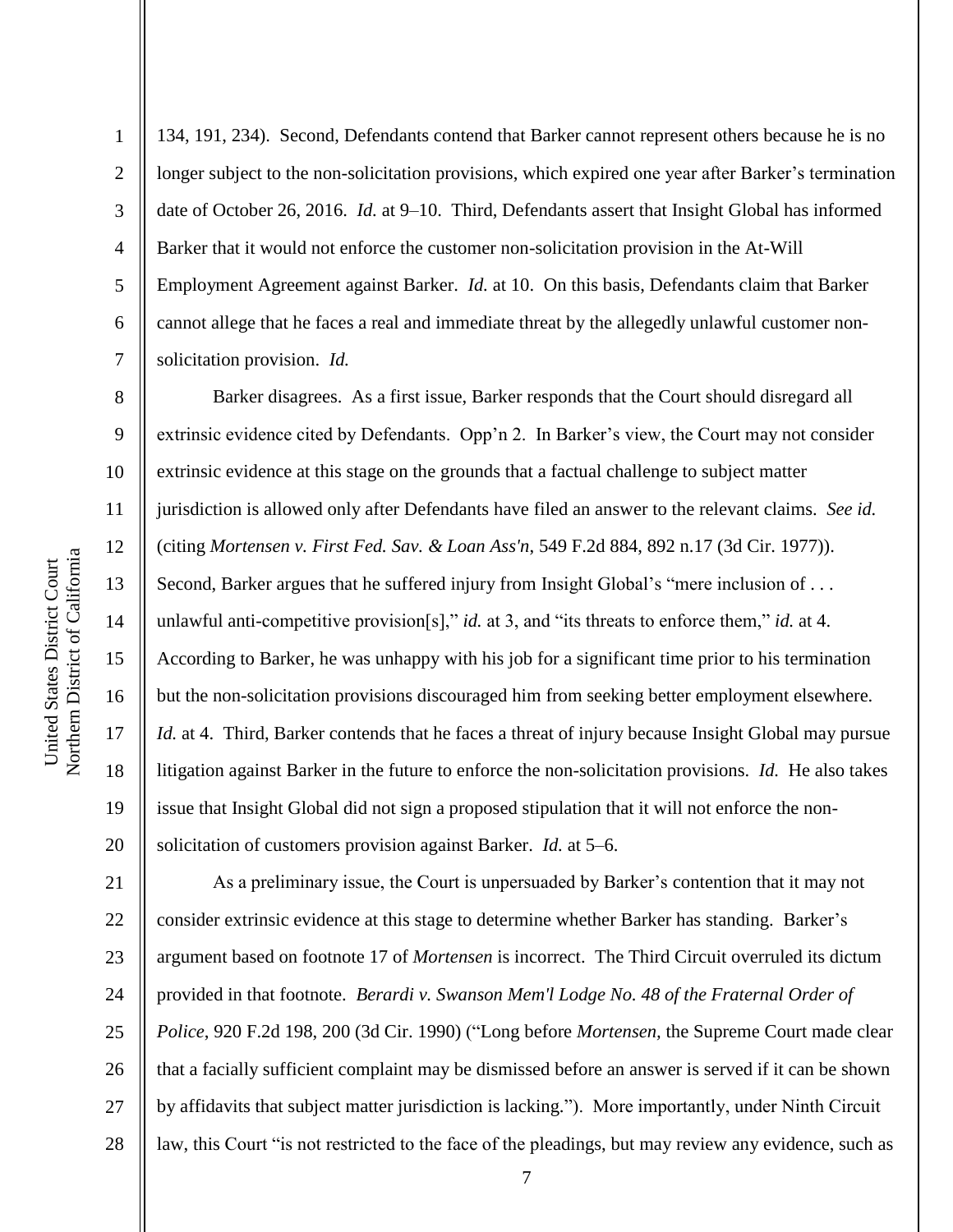8

9

10

11

12

13

14

15

16

17

18

19

20

21

22

23

24

25

26

27

2 3 4 5 affidavits and testimony, to resolve factual disputes concerning the existence of jurisdiction" when considering a Rule 12(b)(1) motion. *McCarthy v. United States*, 850 F.2d 558, 560 (9th Cir. 1988); *see also Savage v. Glendale Union High Sch., Dist. No. 205, Maricopa Cty.*, 343 F.3d 1036, 1039 n.2 (9th Cir. 2003). Accordingly, the Court may review extrinsic evidence submitted by the parties.

6 7 The Court next addresses the first and second claims based on the non-solicitation of customers provision and non-solicitation of employees provision.

#### **a. First Claim (Declaratory Relief) Based on the Non-Solicitation of Customers Provision**

To establish Article III standing, a plaintiff must allege: (1) an "injury in fact," which is neither conjectural or hypothetical, (2) causal connection between the alleged injury and offensive conduct, and (3) that the injury will be "redressed by a favorable decision." *Lujan v. Defs. of Wildlife*, 504 U.S. 555, 560 (1992). A plaintiff seeking injunctive relief must show a "real or immediate threat that the plaintiff will be wronged" in the future. *City of Los Angeles v. Lyons*, 461 U.S. 95, 111 (1983); *Clark v. City of Lakewood*, 259 F.3d 996, 1007 (9th Cir. 2001), *as amended* (Aug. 15, 2001). Likewise, a plaintiff seeking declaratory relief "must show 'a very significant possibility' of future harm in order to have standing to bring suit." *Coral Construction Co. v. King County*, 941 F.2d 910, 929 (9th Cir. 1991); *see also Medina v. Becerra*, No. 3:17-CV-03293 CRB, 2017 WL 5495820, at \*8 (N.D. Cal. Nov. 16, 2017). "The complainant must allege an injury to himself that is distinct and palpable, as opposed to merely abstract, and the alleged harm must be actual or imminent, not conjectural or hypothetical." *Coral Construction*, 941 F.2d at 929 (citation omitted).

Here, as Defendants argue (Mot. 9), the non-solicitation of customers provision expired on October 26, 2017. Moreover, Insight Global stipulated in its email correspondence to Barker's counsel that it will not enforce the non-solicitation of customers provision against Barker. Mot. 10; Reply 6; *see also* Ex. H to Marquardt Decl., ECF 89-1. This email correspondence is a binding agreement. Thus, the fact that Insight Global did not sign Barker's proposed stipulation is irrelevant. Moreover, during the hearing, Insight Global's counsel confirmed on the record that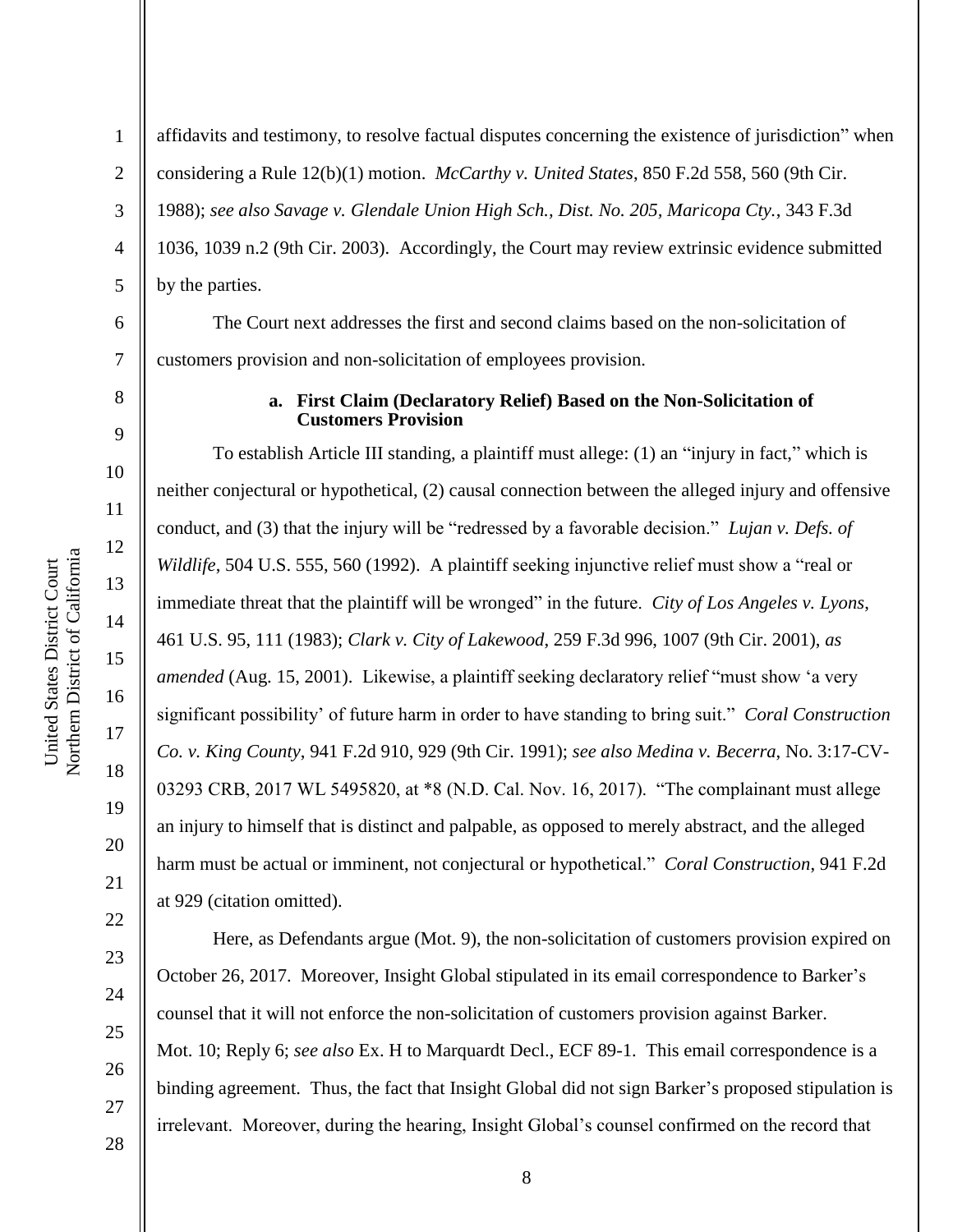2

3

4

5

6

7

8

9

10

11

12

13

14

15

16

17

18

19

20

21

22

Insight Global will not enforce the non-solicitation of customers provision against Barker. As such, Barker cannot show that he faces "real or immediate threat" of injury or "a very significant possibility" of future harm based on the speculative future enforcement of that provision. *Lyons*, 461 U.S. at 111; *Coral Construction*, 941 F.2d at 929.

As mentioned, Barker asserts that he suffered injury from the "mere inclusion" of unlawful non-solicitation provisions in his At-Will Employment Agreement. *See* Opp'n 3. Some courts have held that the mere inclusion of an unlawful restrictive covenant is unlawful. *See Couch v. Morgan Stanley*, 2015 WL 4716297, at \*20–21 (E.D. Cal. 2015). Barker also asserts that he suffered injury because he was unhappy with his job but was discouraged from seeking better employment due to the restrictive covenants.<sup>1</sup> Opp'n 4.

However, even assuming that the At-Will Employment Agreement contained an unlawful non-solicitation of customers provision and that the complaint pled that Barker suffered injury because he was unhappy with his job and was discouraged from seeking alternative employment, the purported injury that occurred in the past due to the inclusion of that provision does not confer standing for declaratory and injunctive relief. *Leu v. Int'l Boundary Comm'n*, 605 F.3d 693, 694 (9th Cir. 2010) ("In the context of a declaratory judgment action, allegations of past injury alone are not sufficient to confer standing." (quoting *Fieger v. Mich. Supreme Court*, 553 F.3d 955, 962 (6th Cir. 2009)); *Lyons*, 461 U.S. at 111 (holding that a plaintiff seeking injunctive relief must show a "real or immediate threat" of future injury). As discussed above, Barker cannot show a threat of future harm based on the non-solicitation of customers provision because it has expired and Insight Global stipulated that the non-solicitation of customers provision will not be enforced against Barker.

23 24 25 26 Accordingly, Barker does not have standing to seek declaratory relief and injunctive relief for his first claim with respect to the non-solicitation of customers provision. Defendants' motion to dismiss the first claim with respect to the non-solicitation of customers provision under Rule 12(b)(1) is GRANTED WITHOUT LEAVE TO AMEND.

27 28

 $\overline{a}$ 

 $<sup>1</sup>$  This assertion is not pled in the TAC.</sup>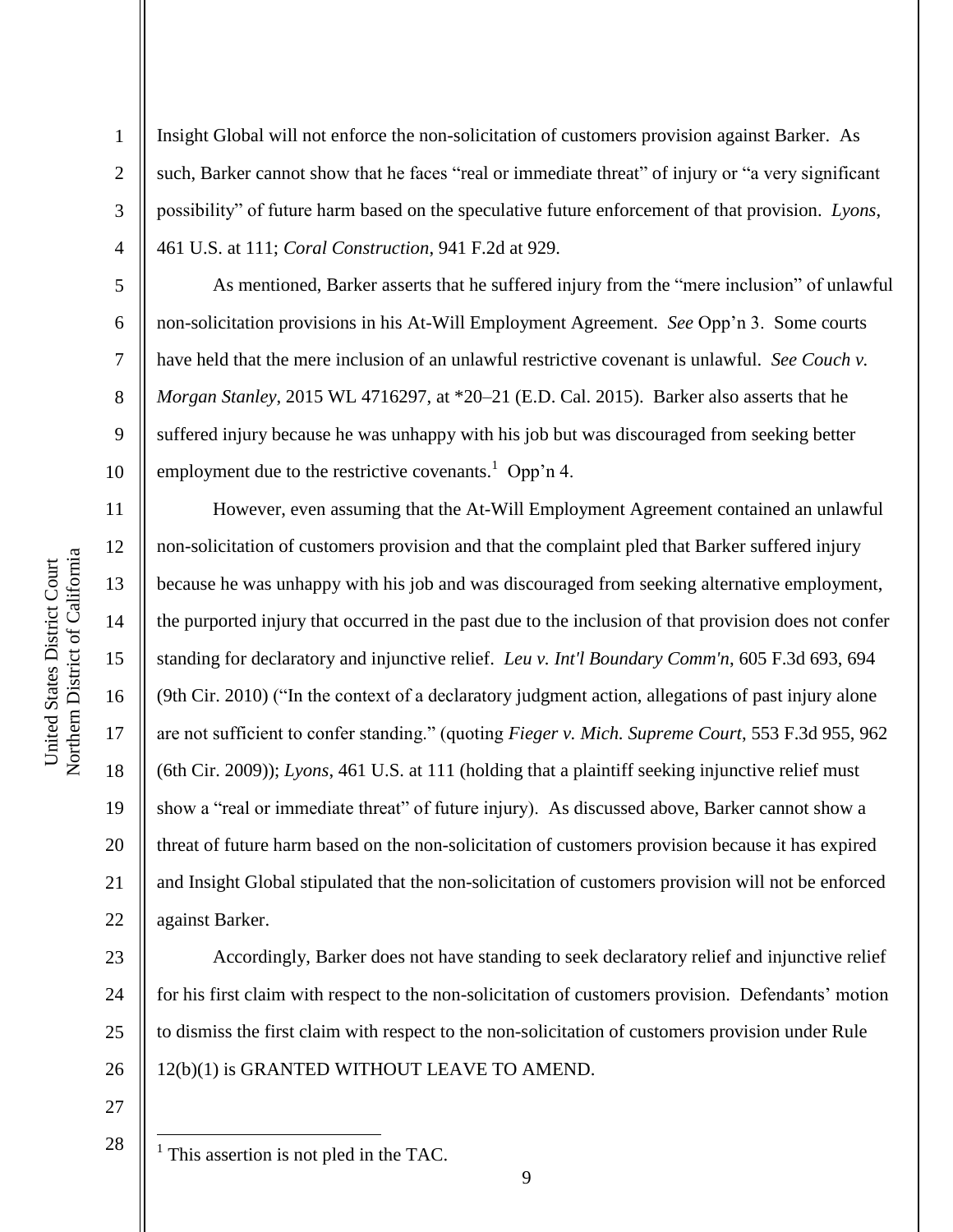#### **b. First Claim (Declaratory Relief) Based on the Non-Solicitation of Employees Provision**

Defendants argue that the non-solicitation of employees provision expired on October 26, 2017 and thus Barker does not have standing to represent other purported class members. Mot. 9– 10; *see* Reply 6. Defendants further contend that Insight Global has already asserted a counterclaim against Barker for allegedly breaching the employee non-solicitation provision and thus Insight Global cannot file a future lawsuit under claim and issue preclusion. Reply 7. Based on this premise, Defendants assert that Barker's claim of future injury is unfounded. *Id.*

The Court disagrees with Defendants' arguments. The fact that the one-year effective period of the employee non-solicitation provision expired does not relieve Barker of the threat of litigation. Unlike the customer non-solicitation provision, there is no binding stipulation that Insight Global will not sue Barker for allegedly breaching the employee non-solicitation provision for his conduct prior to October 26, 2017. After all, the statute of limitations for breach of contract is four years. Cal. Code Civ. Proc. § 337. In fact, as Insight Global admits, it is currently asserting a counterclaim based on the employee non-solicitation provision. *See* Second Amended Counterclaims, ECF 153. Also, Insight Global's argument that it cannot file a future lawsuit is unpersuasive. No final judgment on Insight Global's counterclaim has been entered, and thus Insight Global is not subject to claim and issue preclusion. The Court therefore finds that Barker's "threat of injury" is "actual and imminent" and thus he has standing to bring the first claim with respect to the employee non-solicitation provision. *Clark*, 259 F.3d at 1008 (holding that the plaintiff had standing to request declaratory and injunctive relief because the threat of injury was actual and imminent).

22 23 Accordingly, Defendants' motion to dismiss the first claim with respect to the nonsolicitation of employees provision under Rule 12(b)(1) is DENIED.

24 25 26

27

28

**c. Second Claim (Violation of California's Unfair Competition Law) Based on the Non-Solicitation of Customers and Employees Provisions**

The Court turns to Barker's second claim which asserts violation of California Business and Professions Code § 17200, the Unfair Competition Law ("UCL") based on the nonsolicitation of customers and employees provisions. TAC  $\P$  49–53.

Northern District of California Northern District of California United States District Court United States District Court

1

2

3

4

5

6

7

8

9

10

11

12

13

14

15

16

17

18

19

20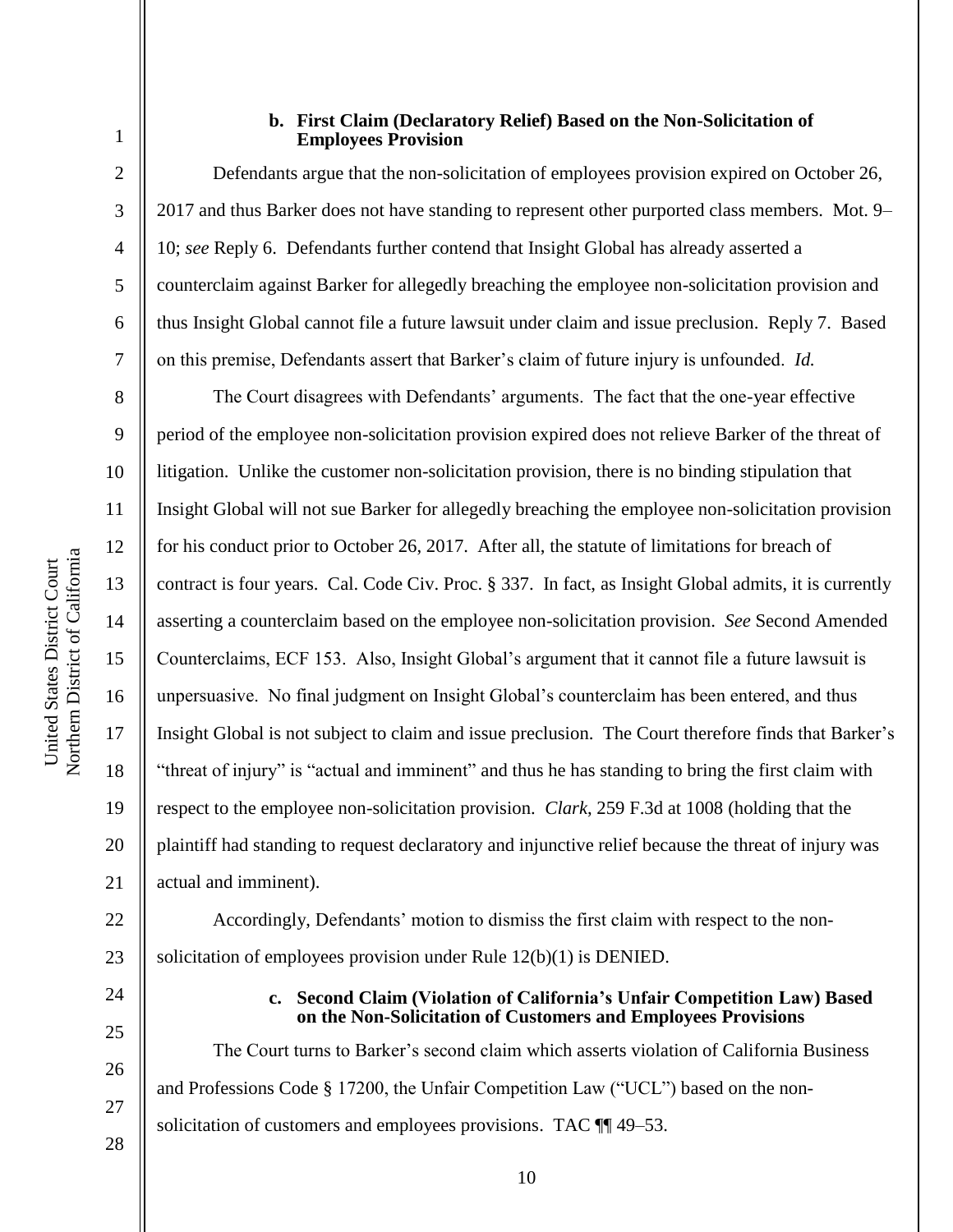2

3

4

5

6

7

8

9

10

11

12

13

14

15

16

17

18

19

Barker argues that the "mere inclusion" of an unlawful restrictive covenant in an employment agreement violates the UCL. Opp'n 3. As discussed earlier, some courts have held that the mere inclusion of an unlawful restrictive covenant is unlawful. *See Couch*, 2015 WL 4716297, at \*20–21. As such, assuming the non-solicitation of customers and employees provisions are unlawful, $2$  inclusion of those terms in the At-Will Employment Agreement may serve as a basis for Barker's UCL claim. However, this does not mean that Barker has standing to pursue his UCL claim.

A plaintiff asserting a UCL claim must satisfy both Article III and the UCL standing requirements. *Birdsong v. Apple, Inc.*, 590 F.3d 955, 960 n.4 (9th Cir. 2009). To have standing to assert a UCL claim, the plaintiff must show that "she has lost 'money or property' sufficient to constitute an 'injury in fact' under Article III of the Constitution." *Rubio v. Capital One Bank*, 613 F.3d 1195, 1203–04 (9th Cir. 2010). Thus, the plaintiff asserting a UCL claim must have Article III standing in the form of economic injury. *Cardenas v. NBTY, Inc.*, 870 F. Supp. 2d 984, 991 (E.D. Cal. 2012).

Here, Barker contends that he suffered injury because he was unhappy with his job but was discouraged from seeking better employment due to the restrictive covenants. Opp'n 4. Defendants respond that the TAC contains no allegations that Barker attempted to seek alternative employment and that Barker's "after-the-fact claims about what he would have or could have done" is pure conjecture. Reply 5–6.

20 21 22 23 24 25 26 The Court finds that Barker's assertions that he was not happy with his job and that he was discouraged from searching for better employment are unavailing. Even if those assertions were pled in the TAC (which they are not), those assertions without more do not support a showing that Barker lost "money or property" as required under the UCL. *See Birdsong*, 590 F.3d at 960. For this reason, the Court concludes that Barker has not sufficiently pled that he has standing to pursue the UCL claim based on the non-solicitation of customers and employees provisions. Because Barker has not shown that he has standing, the Court need not determine whether he may seek

27

 $\overline{a}$ 

 $2^2$  Later in this order, the Court concludes that the non-solicitation of employees provision in the At-Will Employment Agreement is valid.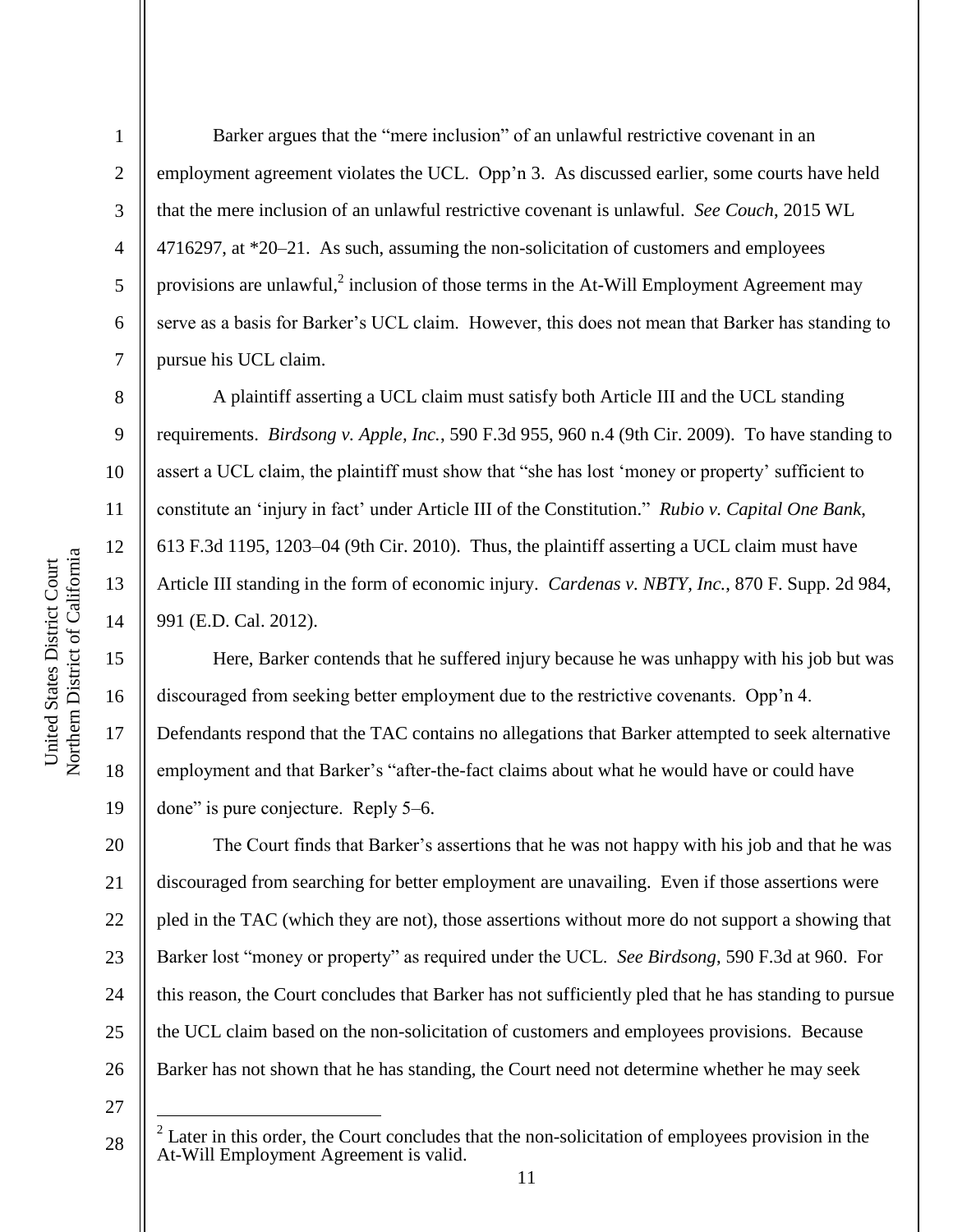3

4

5

6

7

8

9

10

11

12

13

14

15

16

17

18

19

20

21

22

23

24

25

26

27

injunctive relief under the UCL.

The Court further notes that if Barker is seeking remedy for his "injury" based on his unhappiness, the monetary award he seeks may constitute damages. However, although disgorgement of certain profits is an available remedy, the UCL does not permit recovery of compensatory damages. *Korea Supply Co. v. Lockheed Martin Corp.*, 29 Cal. 4th 1134, 1148, 1151 (Cal. 2003) ("Under the UCL, an individual may recover profits unfairly obtained to the extent that these profits represent monies given to the defendant or benefits in which the plaintiff has an ownership interest. . . . [But] a claim for damages[] . . . is not permitted.").

Based on the foregoing, Defendants' motion to dismiss the second claim pursuant to Rule 12(b)(1) is GRANTED WITH LEAVE TO AMEND IN PART and WITHOUT LEAVE TO AMEND IN PART. Barker will be allowed to amend his second claim with respect to the nonsolicitation of customers provision because he may be able to cure the above deficiencies by an amendment. On the other hand, Barker will not be allowed to amend the second claim with respect to the non-solicitation of employees provision because the Court also dismisses that claim pursuant to Rule 12(b)(6) without leave to amend as discussed below.

#### **ii. Defendants' Request to Dismiss the First and Second Claims under Rule 12(b)(6)**

Defendants argue that Barker's first and second claims based on the non-solicitation of employees provision must be dismissed under Rule 12(b)(6) for failure to state a claim. Mot. 11. Specifically, Defendants contend that courts have followed *Loral Corp. v. Moyes*, 174 Cal. App. 3d 268 (Ct. App. 1985) and repeatedly held that employee non-solicitation provisions are valid and enforceable. *Id.* at 11–15 (citing *Hendrickson v. Octagon Inc.*, 225 F. Supp. 3d 1013 (N.D. Cal. 2016); *Sonic Auto., Inc. v. Younis*, No. 15CV00717, 2015 WL 13344624 (C.D. Cal. May 6, 2015); *Arthur J. Gallagher & Co. v. Lang*, No. C 14-0909, 2014 WL 2195062, at \*1 (N.D. Cal. May 23, 2014); *Dominion Enterprises v. LinkUSystems, Inc.*, No. SACV111852, 2012 WL 12886502 (C.D. Cal. Feb. 16, 2012); *Thomas Weisel Partners LLC v. BNP Paribas*, No. C 07- 6198, 2010 WL 546497 (N.D. Cal. Feb. 10, 2010)); Reply 8–9.

28

12

Barker responds that *Loral* is no longer good law in light of *Edwards v. Arthur Andersen*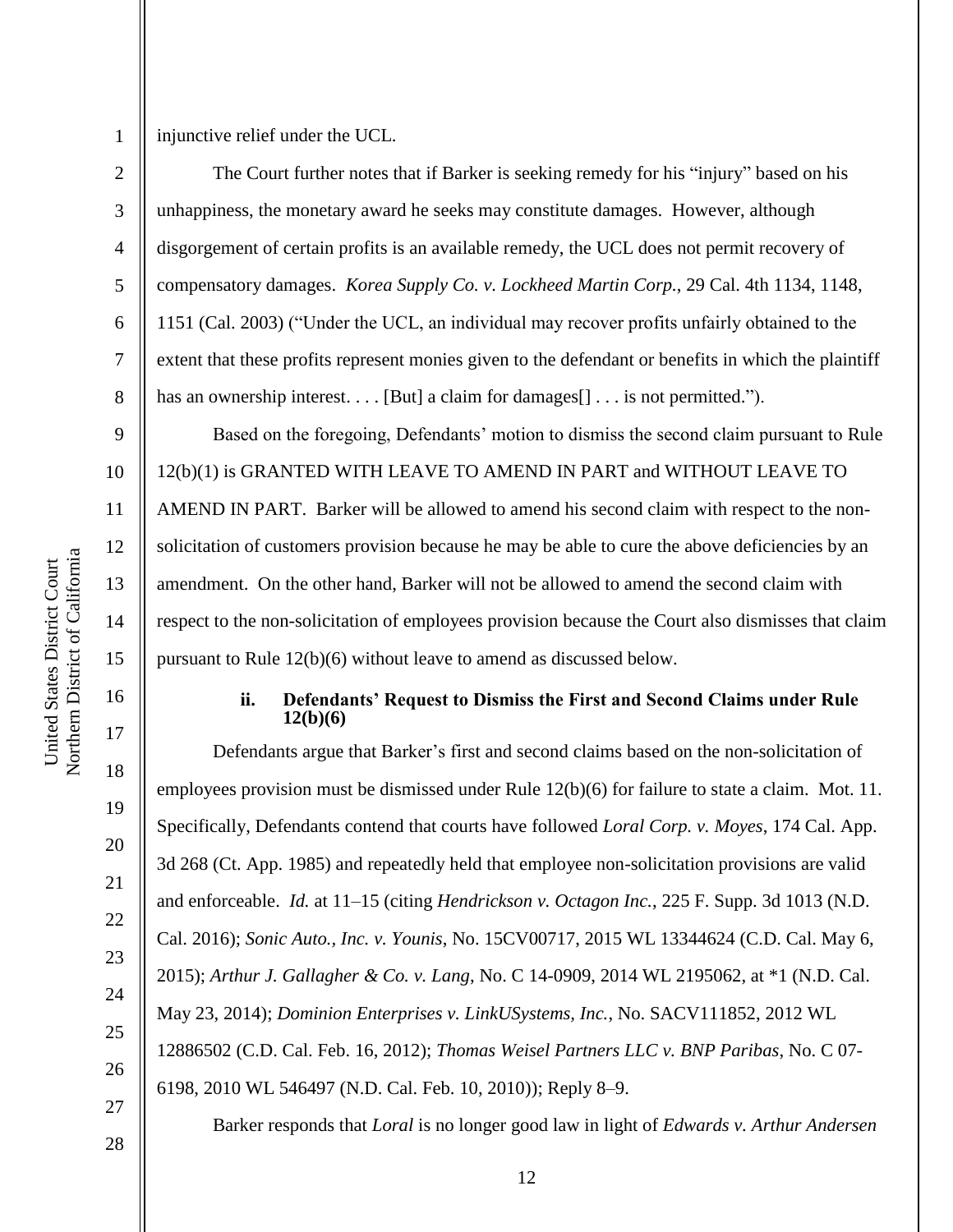2

3

4

5

6

7

8

9

10

11

12

13

14

15

16

17

18

19

20

21

22

23

*LLP*, 44 Cal. 4th 937 (Cal. 2008) and that the "legal landscape regarding non-solicitation of employees provisions is changing." Opp'n 8. In particular, Barker argues that *Edwards* rejected the application of the common law "rule of reasonableness" on agreements relating to restraint of trade. *Id.* at 9–10. Barker further contends that *Edwards* rejected the so-called "narrow restraint" exception to Cal. Bus. & Prof. Code § 16600. *Id.* at 11. In Barker's view, *Edwards* overruled *Loral*. *Id.*

In *Loral*, a company sued its former employee for breaching a non-solicitation of employees agreement. 174 Cal. App. 3d at 273–74. The agreement was "a former employee's agreement not to disrupt, damage, impair or interfere with his former employer by 'raiding' its work-staff." *See id.* at 275. *Loral* concluded that the non-solicitation of employees agreement did not create a severe restraint on trade, because the company's employees were free to seek employment with a competitor and those employees only lost the option of being first contacted by the defendant former employee. *Id.* at 279–80. As such, *Loral* held that the non-solicitation of employees agreement was not void under § 16600. *Id.* at 280.

The Court finds that the above holding of *Loral* is not overruled by *Edwards*. As Barker admits, *Edwards* analyzed a non-solicitation of customers provision as opposed to a nonsolicitation of employees provision. 44 Cal. 4th at 941. Thus, *Edwards* did not reach the issue presented in *Loral*. To the extent that Barker suggests that *Edwards*' reasoning abrogated *Loral*, the Court is unpersuaded by Barker's argument. *Edwards* provides no clear indication that its reasoning covers situations involving employee non-solicitation agreements. In fact, *Edwards* noted that its opinion is limited given that the plaintiff did not "contend that the provision of the noncompetition agreement prohibiting him from recruiting [the defendant's] employees violated section 16600." *Id.* at 946 n.4.

24 25 26 27 28 Barker further argues that several courts have held that employee non-solicitation provisions are void in light of *Edwards*. Specifically, Barker cites *SriCom, Inc. v. EbisLogic, Inc.*, No. 12-CV-00904, 2012 WL 4051222 (N.D. Cal. Sept. 13, 2012). Opp'n 12. However, *SriCom* is distinguishable from this case. In *SriCom*, the contract provision at issue prevented one of the defendants (i.e., eBisLogic) from "soliciting or hiring" the plaintiff SriCom's employees. 2012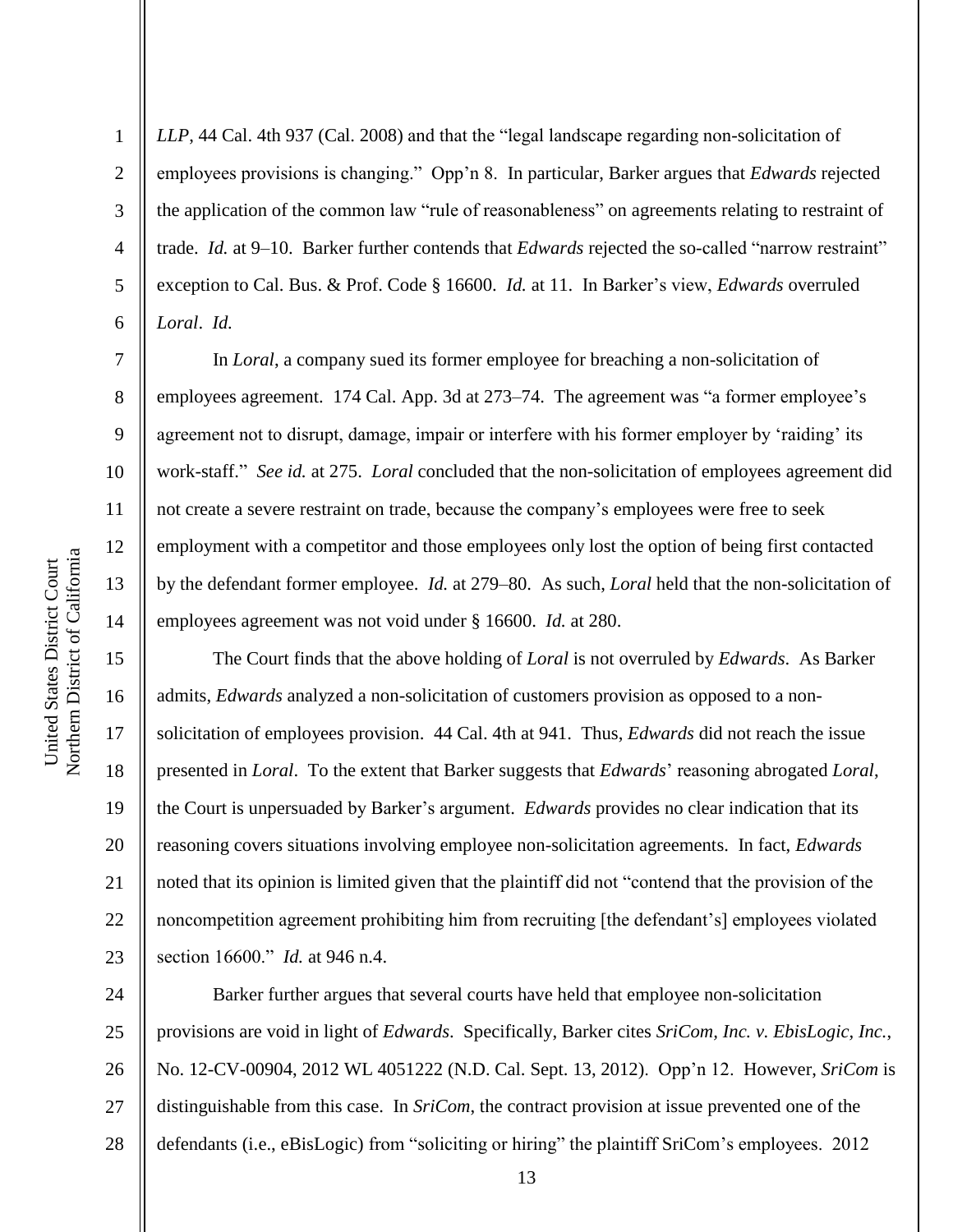2

3

4

5

6

7

8

9

10

11

12

13

14

WL 4051222, at  $*3$ . The court held that the provision at issue was void because it "purports to restrain the consultants SriCom had placed with eBisLogic from *working directly* for eBisLogic." *Id.*, at \*5 (emphasis added). As such, *SriCom* held that the contract provision was unenforceable because it contained an invalid "no-hire" provision, which is well established to be void under § 16600. This reading of *SriCom* is supported by the fact that the court relied on *Thomas Weisel Partners LLC v. BNP Paribas*, No. C 07-6198, 2010 WL 546497 (N.D. Cal. Feb. 10, 2010), which held that employee non-solicitation provisions are valid whereas no-hire provisions are void, 2010 WL 546497, at \*4–5. In contrast to *SriCom*, the At-Will Employment Agreement in this case does not include a no-hire provision. The Court therefore finds that *SriCom* is not applicable.

To be sure, *SriCom* relied on *Edwards* to address the plaintiff's arguments. 2012 WL 4051222, at \*4–5. However, when discussing *Edwards*, the court was focused on "restraints on direct hiring" as opposed to solicitation of employees. *See id*., at \*5. Therefore, *SriCom* did not hold that *Edwards* overruled *Loral*. As such, *SriCom* does not change the Court's conclusion that *Loral* is good law.

15 16 17 18 19 20 21 22 23 24 Barker also asserts that two California Superior Court decisions held that *Edwards* abrogated *Loral*. Opp'n 13 (citing *AMN v. Grubaugh, Trinity Health Staffing Group, Inc., et al.,* San Diego County Superior Court Case No. 37-2014-00024257-CU-CO-CTL (June 19, 2015); *AMN v. Aya Healthcare Services, Inc.*, Case No. 37-2015-00033229-CU-BT-CTL (Nov. 4,  $2016$ )).<sup>3</sup> Those unpublished state court decisions, however, have no precedential value. As discussed above, the Court finds that *Loral* is good law. Therefore, the Court will follow *Loral*'s holding. In fact, numerous courts have continued to hold that employee non-solicitation provisions are enforceable even after recognizing *Edwards*. *See, e.g.*, *Hendrickson*, 225 F. Supp. 3d at 1026, 1031; *Younis*, 2015 WL 13344624, at \*2; *Lang*, 2014 WL 2195062, at \*4; *Thomas Weisel*, 2010 WL 546497, at \*5.

25 26 As a final point, the Court does not find persuasive Barker's argument that the California Court of Appeal will likely issue a published opinion that discredits *Loral* (Opp'n 15–16). The

27

28

 $\overline{a}$ 

 $3$  The two cases have been submitted as Exhibits 1 and 2 to Barker's RJN. ECF 167.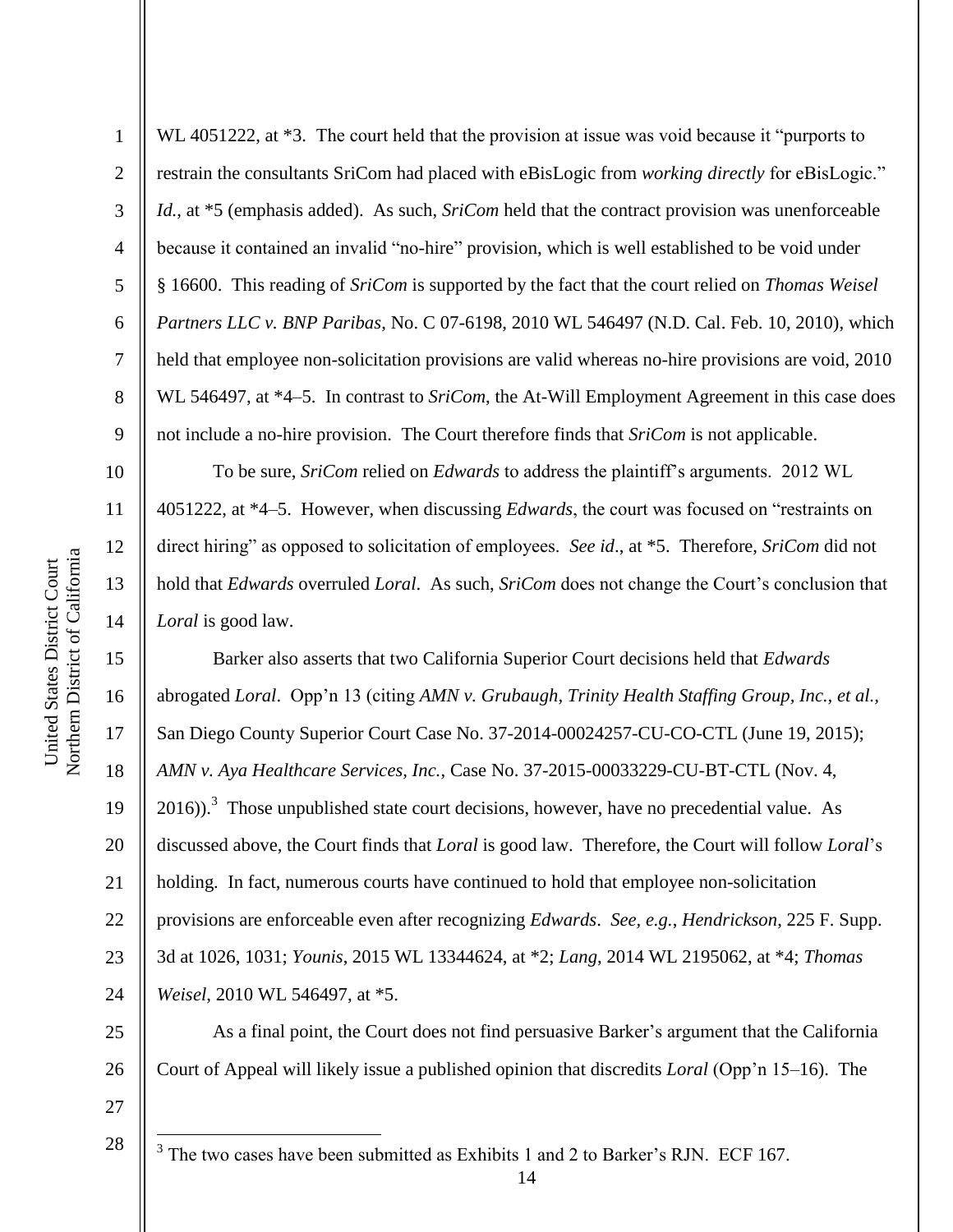1 2 Court cannot decide the instant motion based on Barker's speculation that the Court of Appeal will likely issue an opinion in his favor in the near future.

For the above reasons, the non-solicitation of employees provision in the At-Will Employment Agreement is valid. *Loral*, 174 Cal. App. 3d at 280. The Court therefore GRANTS Defendants' motion to dismiss the first and second claims with respect to the non-solicitation of employees provision for failure to state a claim WITHOUT LEAVE TO AMEND.

**B. Fourth Claim: Interference with Right Under ERISA Plan (29 U.S.C. § 1140)** Under the TAC's fourth claim, Barker seeks relief for Insight Global's purported violation

of § 510 of ERISA, which is codified as 29 U.S.C. § 1440. TAC ¶¶ 60–63. Section 510 of ERISA provides that:

> It shall be unlawful for any person to discharge, fine, suspend, expel, discipline, or discriminate against a participant or beneficiary for exercising any right to which he is entitled under the provisions of an employee benefit plan[] . . . or for the purpose of interfering with the attainment of any right to which such participant may become entitled under the plan[] . . . .

29 U.S.C. § 1140. The TAC alleges that Insight Global terminated Barker's employment and falsely claimed that the termination was for "cause" with the specific intent to unfairly interfere with Barker's right to receive "payment of the units of value accumulated over the course of his employment" under the Plan. TAC ¶ 62.

Defendants argue that Barker fails to plead facts showing that his termination by Insight Global was made in retaliation for exercising rights under the Plan or to prevent him from attaining any rights under the Plan. Mot. 19*.* For support, Defendants assert that Barker's benefits under the Plan were conditioned on his compliance with the Plan's terms and conditions. *Id.* at 19–20. Defendants further contend that Barker cannot allege that he was denied the Plan's benefits based on Insight Global's termination letter because benefits eligibility is determined by the Board, not by Insight Global management. *Id.* at 20. In Defendants' view, the TAC's allegation that Insight Global intended to deprive him of the Plan's benefits is a legal conclusion unsupported by factual allegations. *Id.*

28

3

4

5

6

7

8

9

10

11

12

13

14

15

16

17

18

19

20

21

22

23

24

25

26

27

Barker responds that the TAC adequately pleads that Insight Global had the specific intent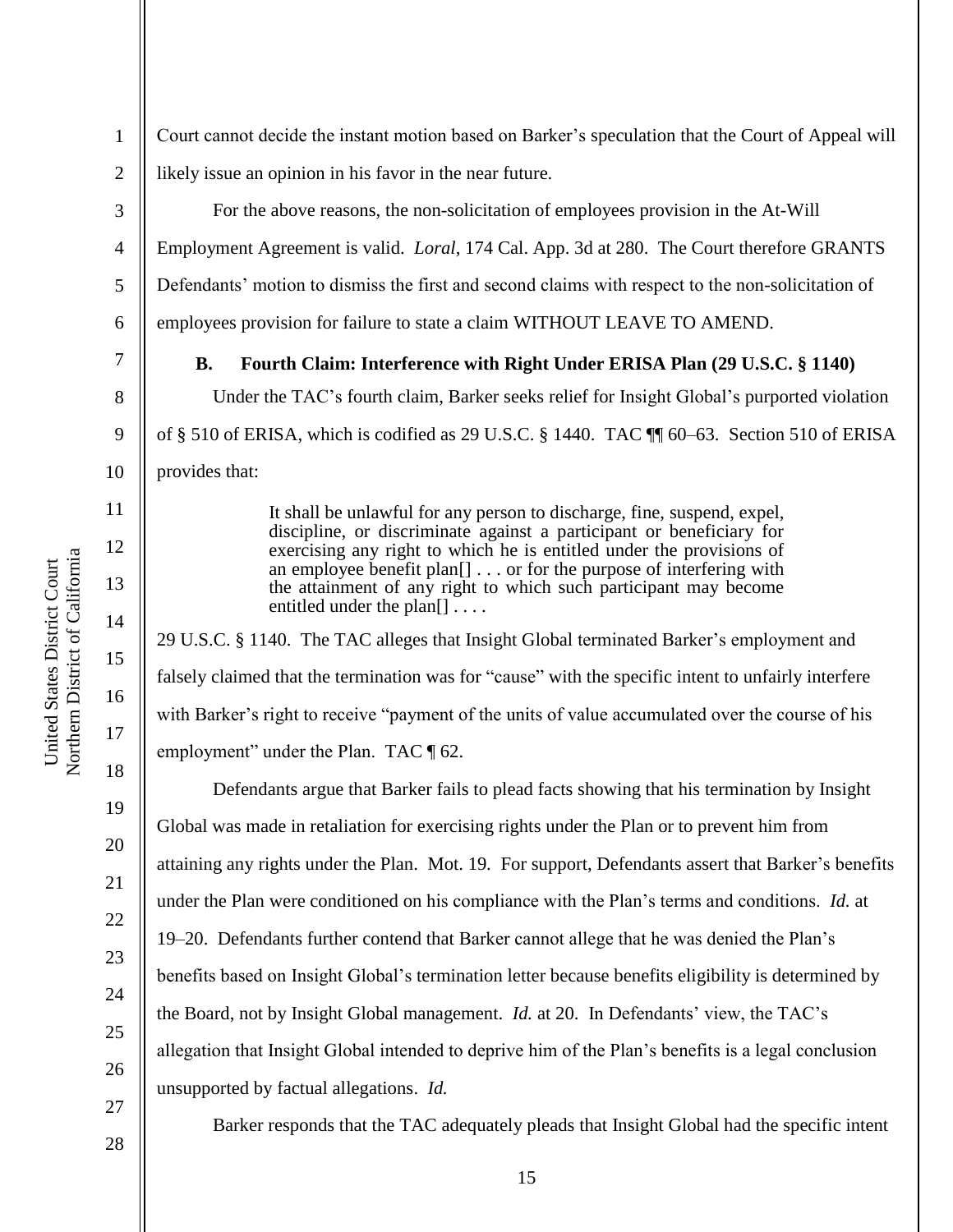2

3

4

5

6

7

8

9

10

11

12

13

14

15

16

17

18

19

to interfere with his right to receive benefits under the Plan. Opp'n 16. According to Barker, Insight Global abruptly terminated Barker's employment without explanation and claimed that the termination was for "cause." *Id.* Barker asserts that Insight Global's argument that it terminated Barker for "cause" in its capacity as an employer but not for purposes of Barker's entitlement to benefits is an "absurd distinction without a difference" based on his view that Insight Global's termination letter exactly mirrors the language of the Plan. *Id.* at 17. In further support of his position, Barker contends that the Compensation Committee of the Plan worked in concert with Insight Global and used false excuses to deprive Barker of his earned benefits. *Id.*

The Court is unpersuaded by Barker's arguments. To recover under § 510, Barker "must show that [his] employment was terminated because of a specific intent to interfere with ERISA rights." *Dytrt v. Mountain States Tel. & Tel. Co.*, 921 F.2d 889, 896 (9th Cir. 1990). The TAC, however, alleges only in conclusory fashion that Insight Global terminated Barker's employment with the "specific intent" to interfere with Barker's rights to receive benefits under the Plan. *See* TAC ¶ 62. Conclusory allegations are "not entitled to be assumed true." *Iqbal*, 556 U.S. at 681. Moreover, Barker's opposition relies on allegations that are not contained in the TAC. For example, Barker asserts that the Compensation Committee of the Plan worked in concert with Insight Global. *See* Opp'n 17. However, such an allegation is not pled in the TAC. The Court may not consider allegations not present in the operative complaint. For these reasons, the Court finds that the TAC does not sufficiently plead Barker's fourth claim.

20 21 22 23 24 25 Accordingly, the Court GRANTS Defendants' motion to dismiss the fourth claim WITH LEAVE TO AMEND. Barker's opposition suggests that he may have facts which may cure the deficiencies of his fourth claim. As such, Barker should be given an opportunity to amend the fourth claim. *Manzarek v. St. Paul Fire & Marine Ins. Co.*, 519 F.3d 1025, 1031 (9th Cir. 2008) (holding that a court granting a motion to dismiss should permit leave to amend unless it would be clearly futile).

26 27

28

**C. Fifth Claim: Breach of Fiduciary Duty under 29 U.S.C. §§ 1109 and 1132(a)(3)** Defendants argue that the TAC's fifth claim should be dismissed because the Plan is an ERISA "top hat" plan that is exempt from ERISA's fiduciary liability provisions. Mot. 16.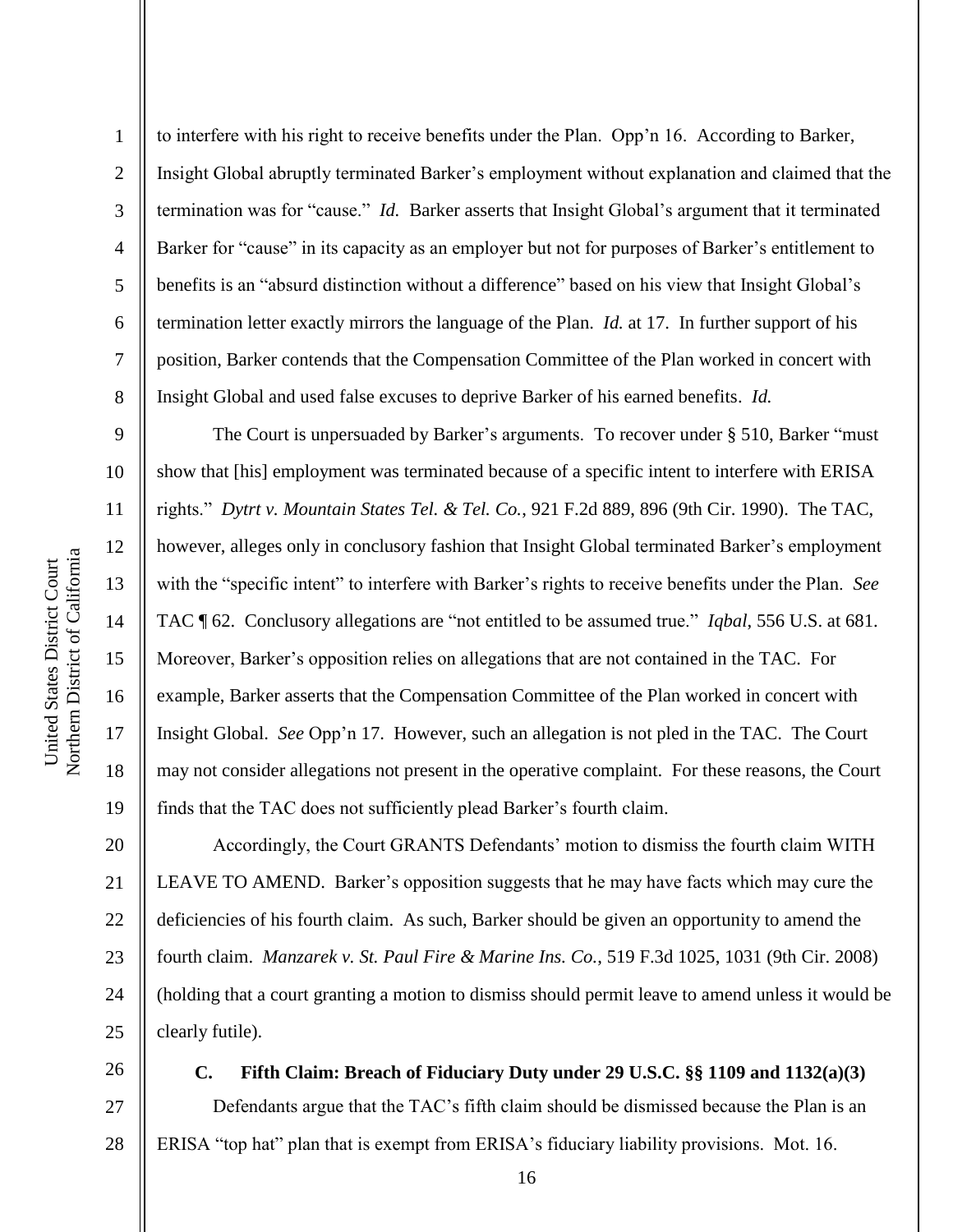6

7

8

9

10

11

12

13

14

15

16

17

18

19

20

21

22

23

 $24$ 

25

1

Court GRANTS Defendants' motion to dismiss the fifth claim WITHOUT LEAVE TO AMEND.

**D. Barker's Jury Trial Demand**

Defendants request the Court to strike Barker's jury trial demand with respect to his ERISA claims. Mot. 21. Defendants argue that a plaintiff has no right to a jury trial on ERISA causes of action. *Id.* Barker counters that Defendants' challenge to his jury trial demand is unnecessary because he expressly requests a jury trial "on all issues triable of right by jury." Opp'n 18 (citing TAC at 18:15). Defendants respond that Barker's counter argument is vague and ask the Court to expressly deny Barker from seeking a jury trial on any ERISA claim. Reply 15; *id.* at 15 n.8.

Barker agrees to exclude the fifth claim in an amended complaint. Opp'n 18. Accordingly, the

Barker does not provide any argument that he is entitled to a jury trial for his ERISA claims. As such, the Court GRANTS Defendants' request. To the extent that the Barker demands a jury trial on any ERISA claim, that request is hereby STRICKEN.

## **V. CONCLUSION**

For the foregoing reasons, IT IS HEREBY ORDERED that:

- (1) Defendants' motion to dismiss the first claim with respect to the non-solicitation of customers provision for lack of standing is GRANTED WITHOUT LEAVE TO AMEND.
- (2) Defendants' motion to dismiss the first claim with respect to the non-solicitation of employees provision for lack of standing is DENIED.
- (3) Defendants' motion to dismiss the second claim with respect to the non-solicitation of customers provision for lack of standing is GRANTED WITH LEAVE TO AMEND.
- (4) Defendants' motion to dismiss the second claim with respect to the non-solicitation of employees provision for lack of standing is GRANTED WITHOUT LEAVE TO AMEND.
- 26 27 28 (5) Defendants' motion to dismiss the first and second claims with respect to the nonsolicitation of employees provision for failure to state a claim is GRANTED WITHOUT LEAVE TO AMEND.